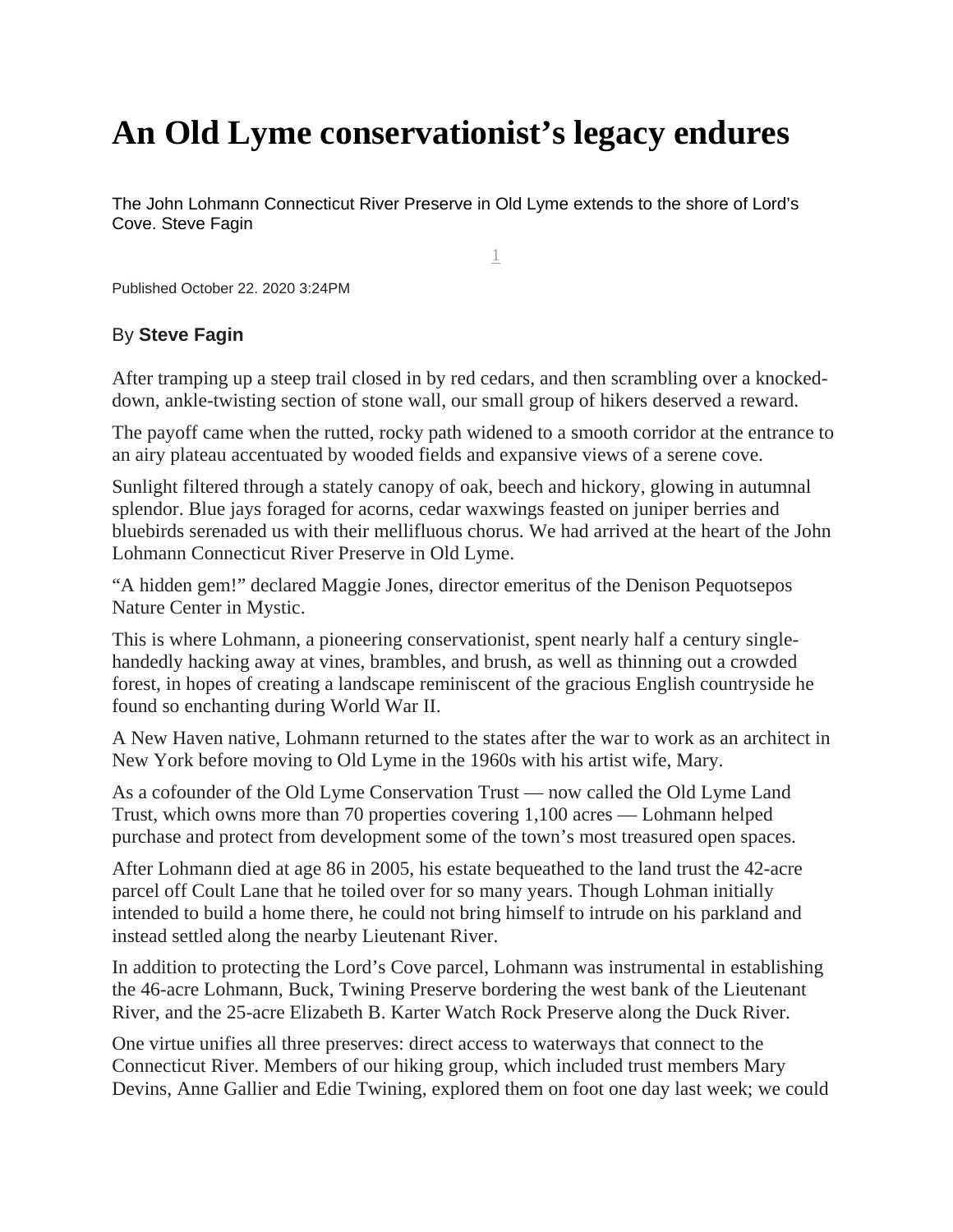have ventured there just as easily by kayak or canoe and likewise maintain social distancing during the pandemic.

After descending the John Lohmann Connecticut River Preserve's upper field, we reached the shore of Lord's Cove, a Connecticut River inlet partially enclosed by Goose Island and a mainland maze of marshes that includes a wildlife sanctuary managed by the state and The Nature Conservancy.

We then strolled south toward a peninsula known as Whaleback Point, where flat boulders provided perfect perches — but not for long. It was time to move on to the Lohmann, Buck, Twining Preserve.

Edie Twining, whose family joined with Lohmann and the Buck Family in donating this property to the land trust in 2004, frequently kayaks to the preserve from her home across the Lieutenant River.

"I remember building a tree house here as a kid," she recalled. Her old stomping ground was a great place to grow up, and is just as wonderful now that it's open to the public as a nature preserve, Edie said.

Maggie, who never travels far without hiking shoes and field glasses, offered a naturalist's perspective.

"The trailhead begins near a vernal pool, bone dry at the time of our early autumn visit, marked by mossy water marks on boulders and clumps of cinnamon and royal ferns," she noted.

Maggie added, "Moss-covered rocks and fallen tree trunks, like miniature works of art, support interesting and unusual fungi, including wolf milk slime."

Maggie demonstrated why this growth is also known as toothpaste fungus by squeezing orange globules that instantly oozed into a gooey mess. We onlookers cringed — it didn't look like anything used to promote dental hygiene.

Next up: The Elizabeth B. Karter Watch Rock Preserve, one of the land trust's most popular properties because of its easy access, flat trails and stunning vistas of Great Island at the mouth of the Connecticut River.

The parcel is named for Elizabeth "Bunt" Karter, a civic leader and philanthropist who lived in Old Lyme from 1969 until her death in 2004.

As Maggie noted, the trails to Watch Rock pass through a damp thicket of sweet pepper bush, pepperidge, sassafrass, black cherry, and red maple.

"This is a hot spot for migrating songbirds in autumn," she said, ticking off a rainbow of species that flitted by, including yellow-rumped warblers, ruby-crowned kinglets and blueheaded vireos.

In 1970, the site had been considered for the corporate headquarters of Loctite Corp., a global sealant manufacturer founded by Vernon K. Krieble and his son, Robert, who lived in Old Lyme.